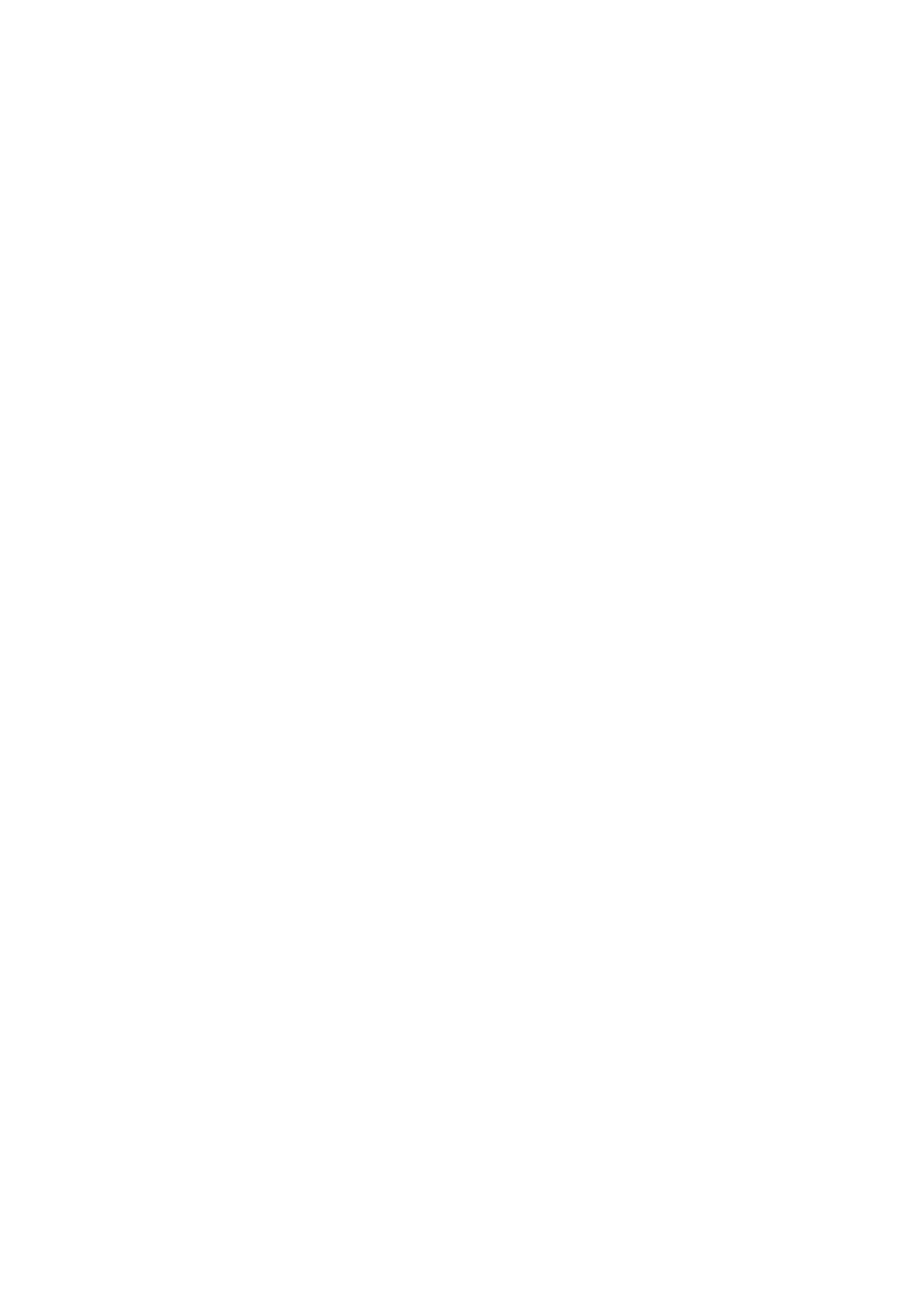## **TABLE OF CONTENTS 30 MAY 2018**

|    | <b>Business</b><br>Page No. |                                                                                                                                  |   |
|----|-----------------------------|----------------------------------------------------------------------------------------------------------------------------------|---|
|    |                             |                                                                                                                                  |   |
| 1. |                             | <b>Meeting Conduct</b>                                                                                                           | 5 |
|    |                             | 1.1 Apologies                                                                                                                    | 5 |
|    |                             | 1.2 Conflict of Interest Declarations                                                                                            | 5 |
|    |                             | 1.3 Confirmation of Minutes                                                                                                      | 5 |
|    |                             | 1.4 Items not on the Agenda                                                                                                      | 5 |
|    |                             | 1.5 Public Participation                                                                                                         | 5 |
| 2. | <b>General Business</b>     |                                                                                                                                  | 6 |
|    | 2.1                         | <b>Review of Quarter Three Reports for the Council</b><br><b>Controlled Organisations for the Period Ending 31 March</b><br>2018 | 6 |
|    | 2.2                         | <b>Final Statements of Intent for Council Controlled</b><br><b>Organisations</b>                                                 | 6 |
|    |                             | 2.3 WREDA's Final Statement of Intent 2018-21                                                                                    | 7 |
|    |                             | 2.4 Review of the Annual Report for Wellington International<br><b>Airport Limited to 31 March 2018</b>                          | 7 |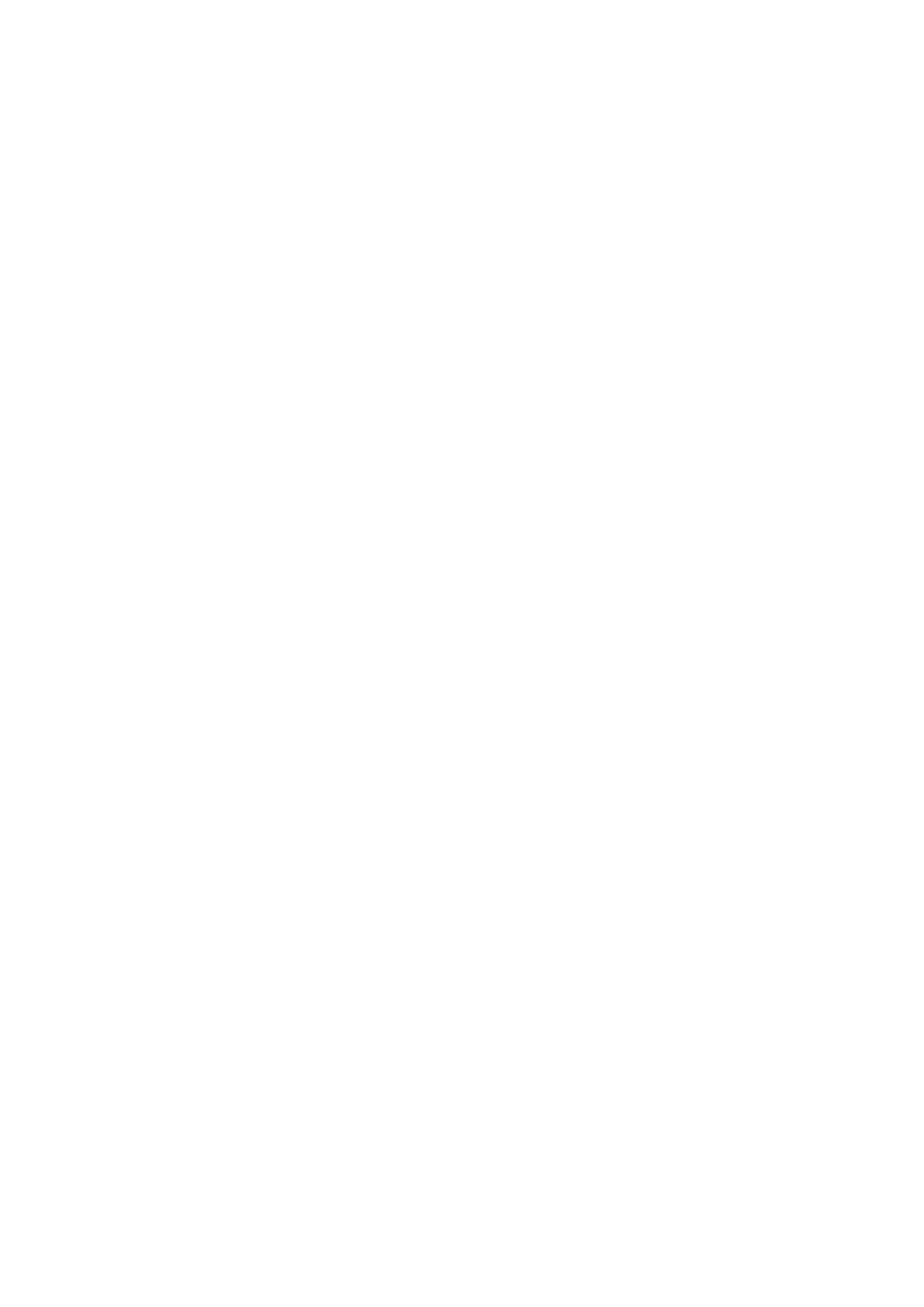## <span id="page-4-0"></span>**1 Meeting Conduct**

### <span id="page-4-1"></span>**1.1 Apologies**

**Moved Councillor Woolf, seconded Councillor Fitzsimons**

#### **Resolved**

That the Council Controlled Organisations Subcommittee:

Accept apologies for absence from Councillor Marsh.

**Carried**

#### <span id="page-4-2"></span>**1.1 Conflict of Interest Declarations**

Nil

#### <span id="page-4-3"></span>**1.2 Confirmation of Minutes**

#### **Moved Councillor Woolf, seconded Mayor Lester**

#### **Resolved**

That the Council Controlled Organisations Subcommittee:

Approve the minutes of the Council Controlled Organisations Subcommittee Meeting held on 4 April 2018, having been circulated, that they be taken as read and confirmed as an accurate record of that meeting.

**Carried**

#### <span id="page-4-4"></span>**1.3 Items not on the Agenda**

There were no items not on the Agenda.

#### **1.4 Public Participation**

There was no public participation.

(Cr Foster joined the meeting at 1.45pm.) (Cr Gilberd joined the meeting at 2.30pm)

#### **Secretarial Note:** Representatives from the following organisations attended the Council Controlled Organisations Subcommittee to present on the Quarter Three Reports:

- Karen Fifield, Chief Executive and Craig Ellison, Board Chair from Wellington Zoo Trust
- Cameron Mitchell represented the Basin Reserve Trust and Cricket Wellington
- Simon Fleisher, Chief Executive, from Wellington Cable Car Limited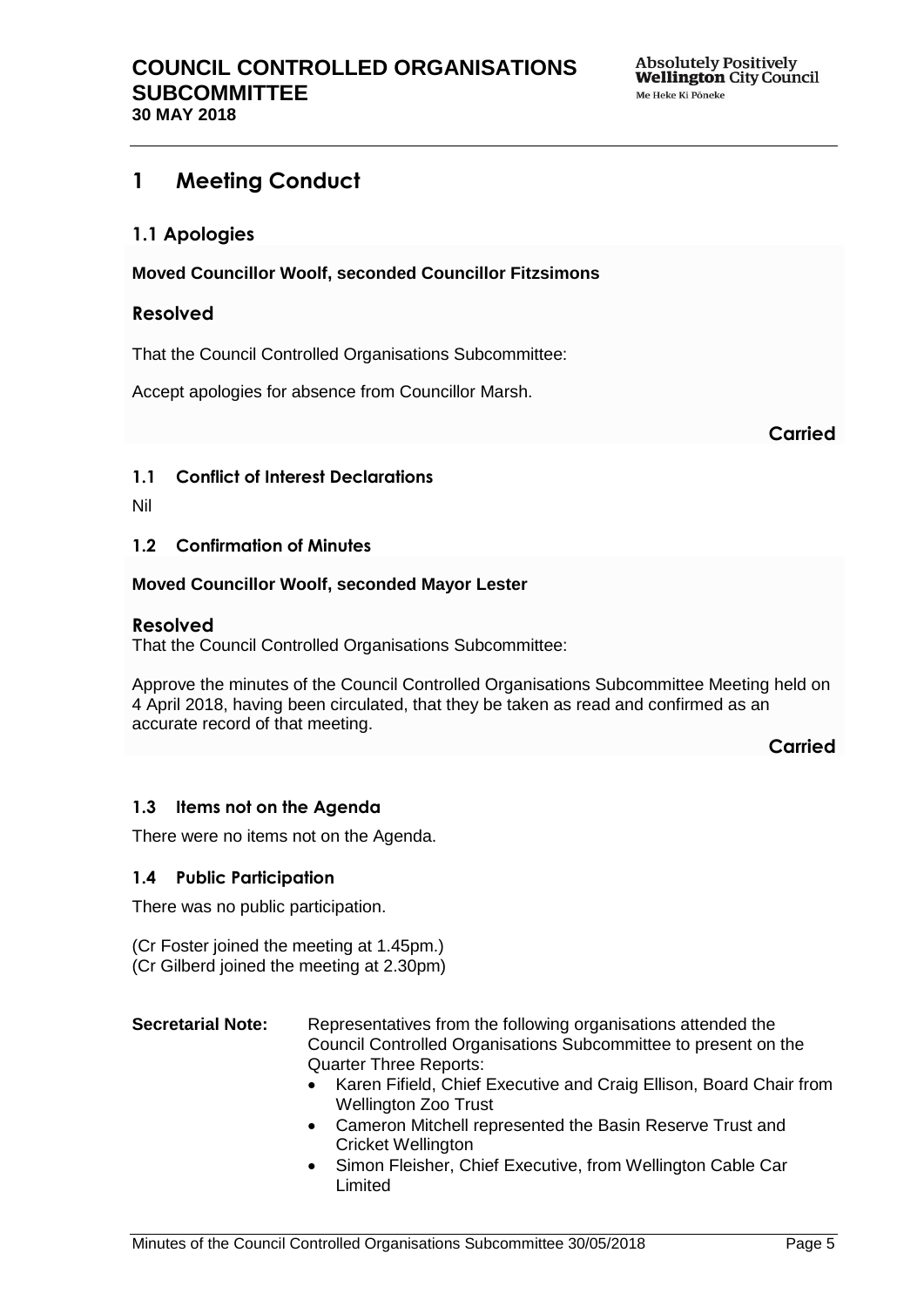- Pat Stuart, Chief Executive from Experience Wellington, Wellington Museums Trust
- Paul Atkins, Chief Executive, Denise Church, Chair from Zealandia.
- Lance Walker, Chief Executive from Wellington Regional Economic Development Agency

## <span id="page-5-0"></span>**2. General Business**

## <span id="page-5-1"></span>**2.1 Review of Quarter Three Reports for the Council Controlled Organisations for the Period Ending 31 March 2018**

#### **Moved Councillor Woolf, seconded Councillor Lee**

### **Resolved**

That the Council Controlled Organisations Subcommittee Sub-committee:

- 1. Receive the information.
- 2. Note any issues for the Chair to raise with the entities covered by this report.

**Carried**

(Mayor Lester left the meeting at 2.59pm)

## <span id="page-5-2"></span>**2.2 Final Statements of Intent for Council Controlled Organisations**

#### **Moved Councillor Woolf, seconded Councillor Lee**

### **Resolved**

That the Council Controlled Organisations Subcommittee Sub-committee:

- 1. Receive the information.
- 2. Note that following the sub-committee meeting on 4 April 2018 the officers requested changes to be made to the Statements of Intent and that these changes have been included in the final Statements of Intent.
- 3. Agree to recommend to the City Strategy Committee that it approves the 2018/19 Statements of Intent for the Basin Reserve Trust, the Karori Sanctuary Trust, the Wellington Cable Car Limited, the Wellington Museums Trust, the Wellington Regional Stadium Trust and the Wellington Zoo Trust.

**Carried**